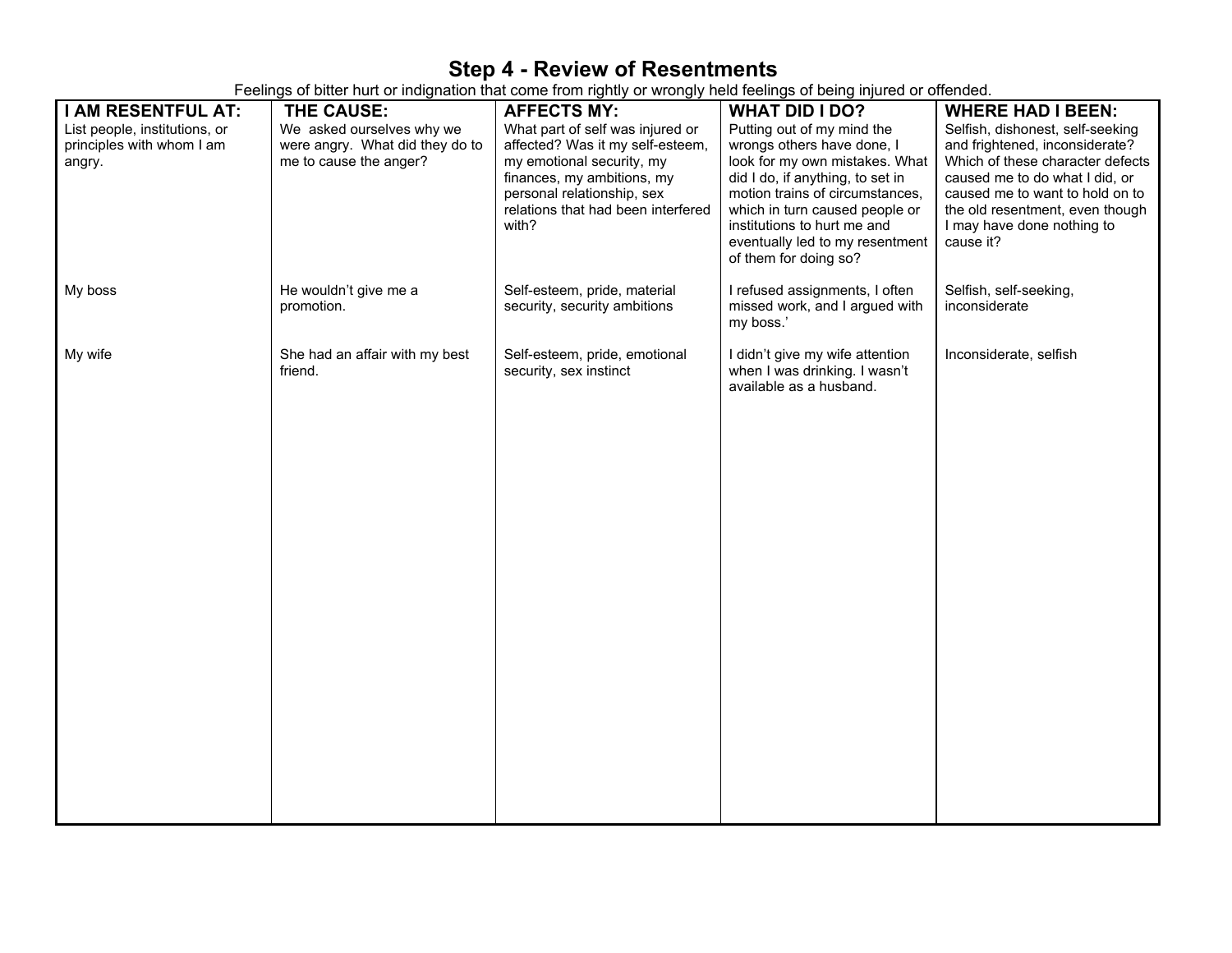## **Step 4 - Review of Fears**

Feelings of anxiety, agitation, uneasiness, apprehension, impending doom, etc.

| <b>WHO OR WHAT DO I</b><br>FEAR?<br>List people, institutions, or<br>principles with whom I am fearful. | <b>WHAT WILL HAPPEN</b><br>TO ME IF THE FEAR<br><b>COMES TRUE?</b> | <b>AFFECTS MY:</b><br>Is it my self-esteem, my security,<br>my ambitions, my personal or<br>sex relations that have been<br>threatened? | <b>WHAT DID I DO?</b><br>What did I do, if anything, to to<br>cause this fear in me?                       | <b>WHERE HAD I BEEN:</b><br>Selfish, dishonest, self-seeking<br>and frightened, inconsiderate?<br>Which of these character defects<br>caused me to do what I did, or<br>cause me to want to hold on to<br>the old fear, even though I may<br>have done nothing to cause it? |
|---------------------------------------------------------------------------------------------------------|--------------------------------------------------------------------|-----------------------------------------------------------------------------------------------------------------------------------------|------------------------------------------------------------------------------------------------------------|-----------------------------------------------------------------------------------------------------------------------------------------------------------------------------------------------------------------------------------------------------------------------------|
| Getting fired from my job.                                                                              | I'll be broke and homeless.                                        | Self-esteem, pride, material<br>security                                                                                                | I'm not a very good worker. I<br>miss work, I don't complete<br>assignments, and I argue with<br>the boss. | Selfish, dishonest,<br>inconsiderate.                                                                                                                                                                                                                                       |
| <b>IRS</b>                                                                                              | They will audit me and expect<br>me to pay them back.              | Self-esteem, material security                                                                                                          | I cheated on my taxes.                                                                                     | Dishonest and frightened.                                                                                                                                                                                                                                                   |
|                                                                                                         |                                                                    |                                                                                                                                         |                                                                                                            |                                                                                                                                                                                                                                                                             |
|                                                                                                         |                                                                    |                                                                                                                                         |                                                                                                            |                                                                                                                                                                                                                                                                             |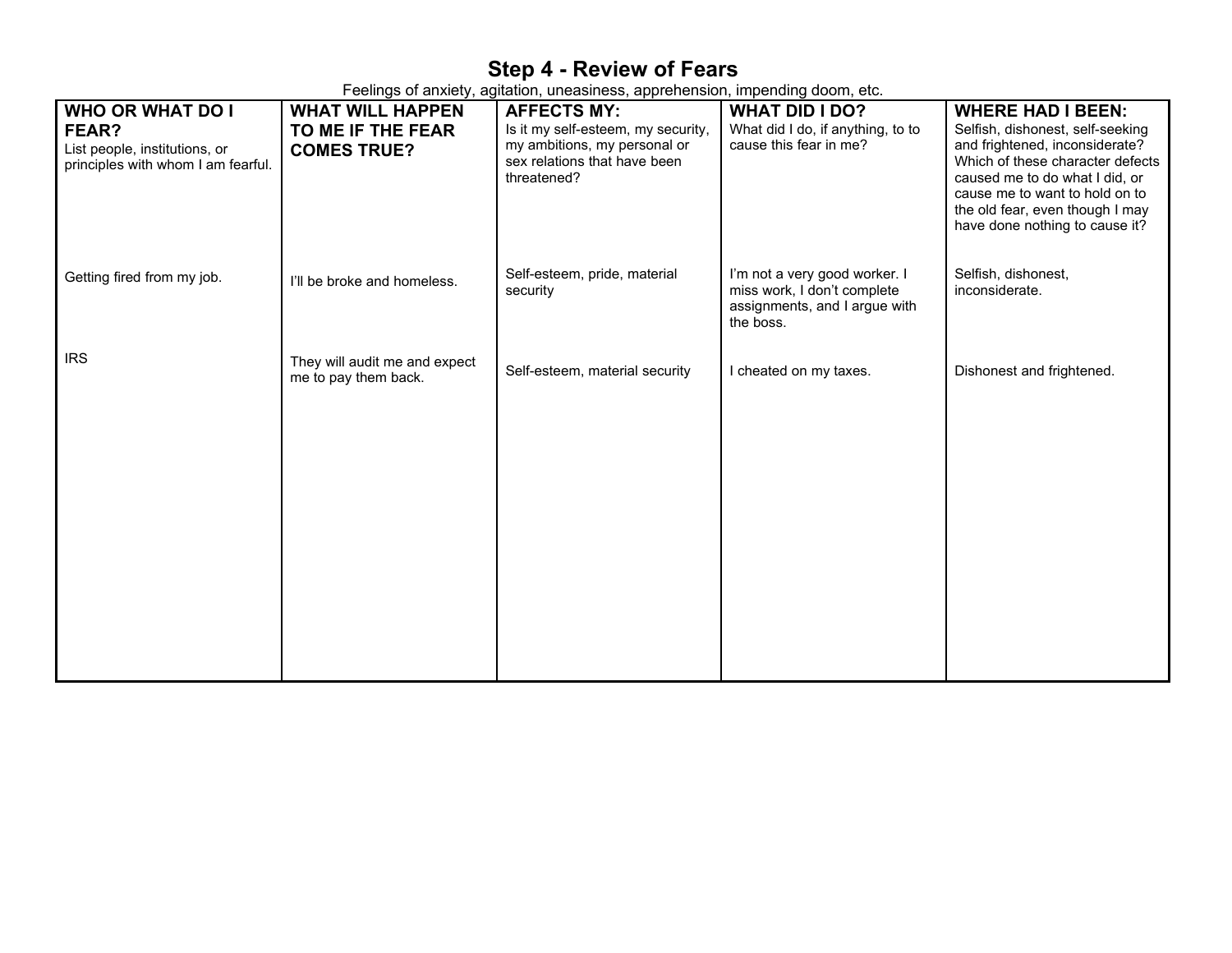## **Step 4 - Review of Our Own Sex Conduct**

Wrong acts that result in pain, hurt feelings, worry, financial loss, etc. for others and also self

| <b>WHO DID I HURT?</b> | <b>WHAT DID I DO?</b>                           | <u>.</u><br><b>WHAT FEELINGS DID I</b>                   | <b>WHERE WAS I AT FAULT?</b><br>Where had I been selfish, | <b>WHAT COULD I HAVE</b><br><b>DONE INSTEAD?</b>     |
|------------------------|-------------------------------------------------|----------------------------------------------------------|-----------------------------------------------------------|------------------------------------------------------|
|                        |                                                 | <b>CREATE IN OTHERS?</b><br>Did I arouse jealousy, pain, | dishonest, self-seeking,                                  |                                                      |
|                        |                                                 | hurt, worry, anger, suspicion,                           | frightened, or inconsiderate?                             |                                                      |
|                        |                                                 | bitterness, desire to retaliate?                         |                                                           |                                                      |
|                        |                                                 |                                                          | Selfish, inconsiderate                                    | Communicated with her that I                         |
| Jean                   | Intentionally flirted with her best<br>friend.  | Jealousy, hurt feelings                                  |                                                           | need more attention.                                 |
| Sally                  | She caught me masturbating to<br>internet porn. | Hurt, suspicion, bitterness                              | Selfish, frightened, inconsiderate                        | Had sex with her so I wouldn't<br>seek it elsewhere. |
|                        |                                                 |                                                          |                                                           |                                                      |
|                        |                                                 |                                                          |                                                           |                                                      |
|                        |                                                 |                                                          |                                                           |                                                      |
|                        |                                                 |                                                          |                                                           |                                                      |
|                        |                                                 |                                                          |                                                           |                                                      |
|                        |                                                 |                                                          |                                                           |                                                      |
|                        |                                                 |                                                          |                                                           |                                                      |
|                        |                                                 |                                                          |                                                           |                                                      |
|                        |                                                 |                                                          |                                                           |                                                      |
|                        |                                                 |                                                          |                                                           |                                                      |
|                        |                                                 |                                                          |                                                           |                                                      |
|                        |                                                 |                                                          |                                                           |                                                      |
|                        |                                                 |                                                          |                                                           |                                                      |
|                        |                                                 |                                                          |                                                           |                                                      |
|                        |                                                 |                                                          |                                                           |                                                      |
|                        |                                                 |                                                          |                                                           |                                                      |
|                        |                                                 |                                                          |                                                           |                                                      |